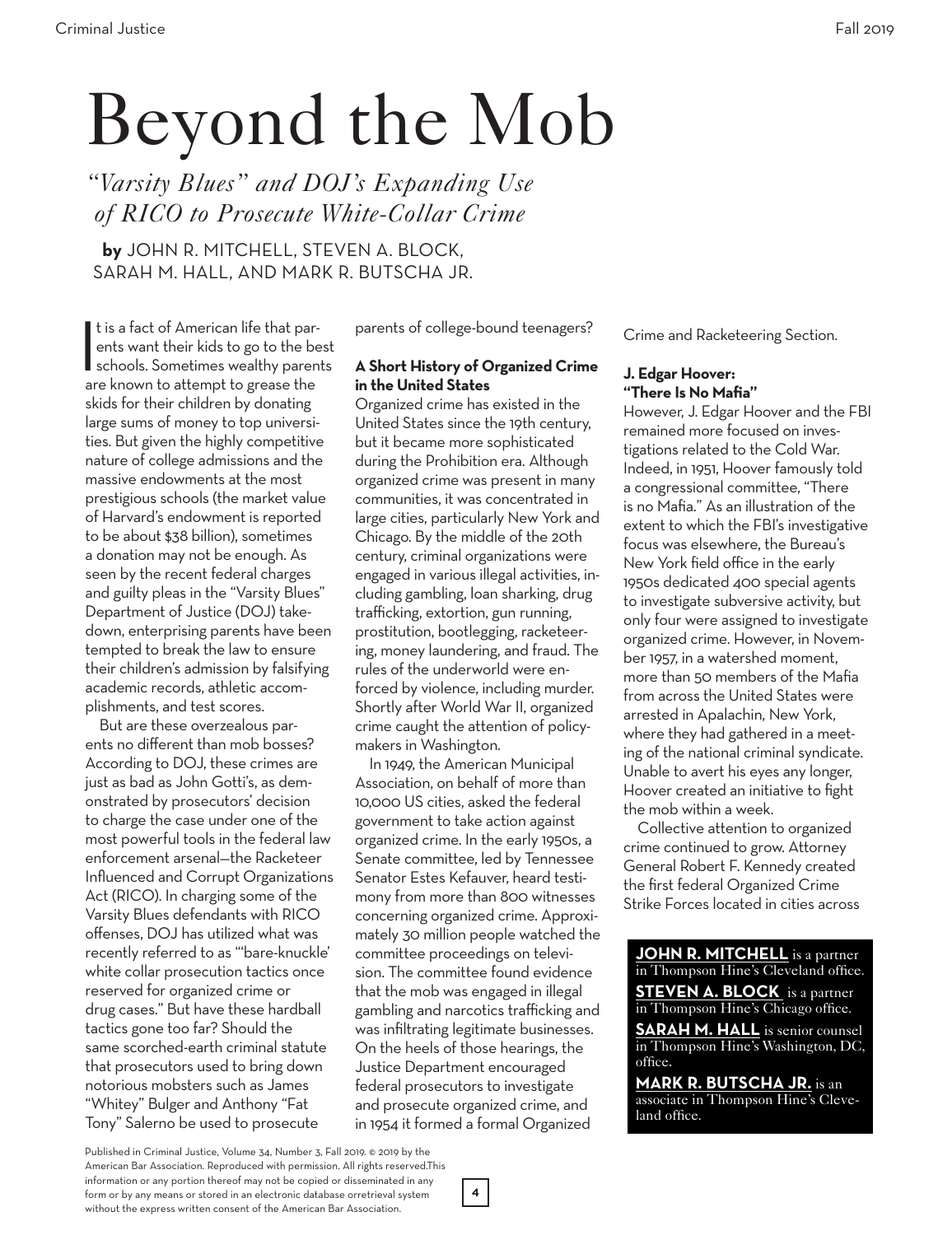the United States. In 1963, the public first heard the term "Cosa Nostra" when legendary mob turncoat Joseph Valachi publicly acknowledged the Mafia's existence. In 1967, President Johnson's Task Force on Organized Crime, relying heavily on the Senate hearings, committees, and conferences held throughout the 1950s and 1960s, reported that law enforcement thus far had been unsuccessful

in curbing the growth of organized crime. The Task Force attributed this lack of success to difficulties in obtaining proof to support charges, insufficient law enforcement resources, poor coordination among law enforcement agencies, unavailability of strategic intelligence, light sentences, and lack of public and political commitment.

#### **Congress Passes RICO and Tough Laws to Combat the Mob**

Momentum built for Congress to address organized crime. In 1968, Congress passed the Omnibus Crime Control and Safe Streets Act. Significantly, this new law allowed federal law enforcement agencies to use electronic wiretaps, an extremely useful tool that provided evidence and insight into the inner workings of organized crime. But even with these new tools, Congress believed that federal law enforcement agencies needed more ammunition to combat criminal organizations.

On October 15, 1970, as part of the Organized Crime Control Act of 1970, RICO (18 U.S.C. §§ 1961–1968) became law. The stated congressional purpose of RICO was clear and ambitious: "[T] he eradication of organized crime in the United States by strengthening the legal tools in the evidence-gathering process, by establishing new penal prohibitions, and by providing enhanced sanctions and new remedies to deal with the unlawful activities of those engaged in organized crime." As the US Supreme Court noted years later, "Congress emphasized the need to fashion new remedies in order to achieve its far-reaching objectives."

(*Russello v. United States,* 464 U.S. 16, 27 (1983).) "The legislative history clearly demonstrates that the RICO statute was intended to provide new weapons of unprecedented scope for an assault upon organized crime and its economic roots." (*Id.* at 26.)

From a federal prosecutor's perspective, the RICO statute is a powerful tool designed to effectively dismantle the heart of an organized crime violation—the criminal conspiracy. One of the principal reasons prosecutors favor RICO charges is that it allows DOJ to bring together distinct acts by different defendants into a single, overarching RICO conspiracy. Described by some as a "gift" to prosecutors, the generous definition of a RICO conspiracy buttressed by Congress's express admonition that the statute must be liberally construed to effectuate its remedial purposes—permits seemingly unconnected acts to be woven together into one RICO conspiracy for charging purposes. Prosecutors also are attracted to the long prison sentences (up to 20 years or life for certain racketeering offenses) that may accompany convictions. Another important feature of the Organized Crime Control Act of 1970 was the introduction of the witness security program, currently known as WITSEC, which allowed prosecutors to provide enhanced safety and protection for witnesses who testified against the mob.

Recognizing the awesome power of a RICO charge, the current version of the *Justice Manual* (formerly known as the *US Attorney's Manual*) cautions prosecutors as follows: "Utilization of the RICO statute, more so than most other federal criminal sanctions, requires particularly careful and reasoned application … it is the policy of the Criminal Division that RICO be selectively and uniformly used." (U.S. Dep't of Justice, *Justice Manual* § 9-110.200 (2016).) The *Justice Manual* goes even further, requiring Main Justice approval for all RICO charges and mandating that prosecutors

submit a thorough prosecution memorandum and proposed indictment, information, or complaint. In addition, the Justice Manual warns prosecutors that "not every proposed RICO charge that meets the technical requirements of a RICO violation will be approved" and that "the Criminal Division will not approve 'imaginative' prosecutions under RICO which are far afield from the congressional purpose of the RICO statute." (*Id.*)

Due to the lengthy approval process for bringing RICO charges, some prosecutors view RICO as a last resort. Moreover, RICO jury charges are complex and lengthy, and theoretically have the potential to confuse and frustrate jurors. For example, in a 2019 case in Norfolk, Virginia, federal prosecutors charged eight alleged members of the "Mad Stone Blood" street gang with RICO violations, alleging that they engaged in attempted murder, robbery, and drug dealing. However, the jury acquitted the defendants on the RICO charges. Jurors interviewed after the verdict said the prosecution failed to prove that the alleged gang members acted in support of a RICO criminal enterprise, as opposed to "freelancing" various crimes on their own. As one commentator said afterward, "When you charge a RICO conspiracy, the jury really expects to see the Sopranos, and these guys were not the Sopranos."

## **The Dawn of the RICO Charging Era**

To maintain the federal government's focus on the Mafia, in 1984, President Reagan created the President's Commission on Organized Crime. One year later, federal law enforcement agencies employed the broad tools Congress gave them when federal prosecutors in New York charged the heads of the notorious "five families" of the New York Mafia under RICO for participating in an unlawful racketeering enterprise. Their enterprise "included the unlawful infiltration in New York

Published in Criminal Justice, Volume 34, Number 3, Fall 2019. © 2019 by the American Bar Association. Reproduced with permission. All rights reserved.This information or any portion thereof may not be copied or disseminated in any form or by any means or stored in an electronic database orretrieval system without the express written consent of the American Bar Association.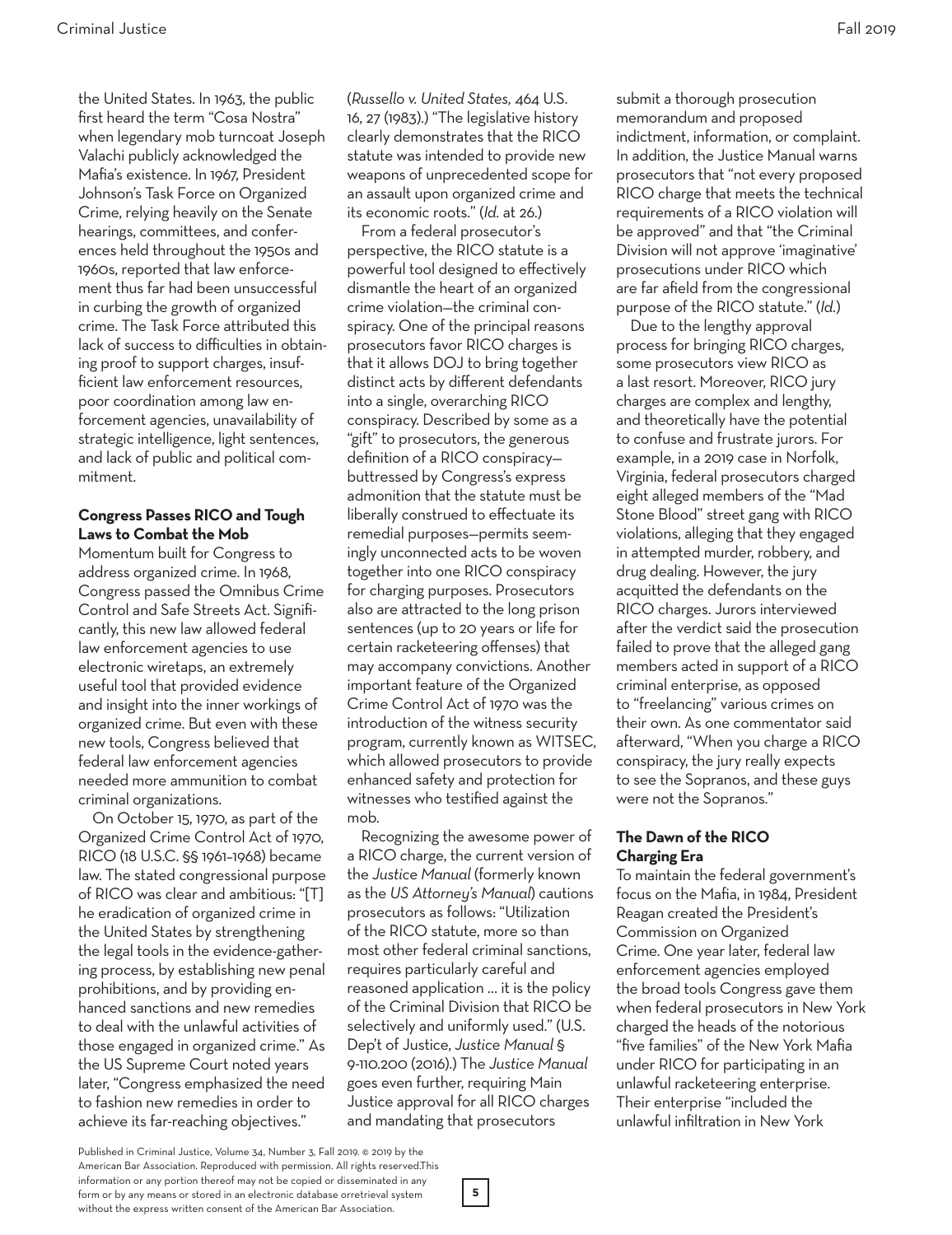City of legitimate businesses in the concrete construction, food manufacturing, and food distribution industries, exercise of control over unions in these and other industries, operation of illegal gambling businesses, loansharking, murder and conspiracies to murder those who would threaten the enterprise, engendering fear of the enterprise through violence and concealment of the existence of the enterprise from law enforcement authority." (*United States v. Salerno*, 631 F. Supp. 1364, 1366 (S.D.N.Y. 1986).) This prosecution resulted in convictions and substantial prison time, including a 139-year sentence for Carmine "The Snake" Persico, the head of New York's Colombo crime family. Earlier this year, Persico died in federal custody.

As President Reagan wrote in a January 1986 article in *The New York Times Magazine*, federal prosecutors were "beginning to exploit fully the statutory weapons Congress provided" with RICO. Reagan wrote that "America has lived with the problem of organized crime for far too long" and vowed to "obliterate this evil and its awful cost to our nation." (Ronald Reagan, *Declaring War on Organized Crime*, N.Y. Times Mag., Jan. 12, 1986.)

Federal prosecutors also used RICO to charge and convict Mafia bosses outside of the famed mob stomping grounds of New York. In Boston and Rhode Island, DOJ charged and convicted five "members or associates of the Patriarca Family of La Cosa Nostra," including the underboss, Gennaro Angiulo. (*United States v. Angiulo*, 897 F.2d 1169, 1175–76 (1st Cir. 1990).) The defendants were found guilty after an eight-month trial in which prosecutors presented evidence much of which was gathered through court-authorized wiretaps and video surveillance—that they were engaged in an illegal gambling business, extortion, loansharking, and murder. In Cleveland, several defendants affiliated with the mob, including boss

James T. "Jack White" Licavoli, were tried and convicted under RICO for, among other things, bombing the car belonging to the leader of a rival criminal organization. (*United States v. Licavoli*, 725 F.2d 1040 (6th Cir. 1984).)

#### **The Heyday of RICO: The Mob Is Prosecuted Out of Business**

In the 1980s and early 1990s, DOJ's RICO mob prosecutions were a resounding success. Between 1981 and 1992, DOJ convicted 23 mob bosses under RICO. Scores of Mafia underbosses and captains also were convicted under the statute. Federal law enforcement effectively wiped out La Cosa Nostra in cities across the country, including Boston, Cleveland, Denver, Milwaukee, New Orleans, Philadelphia, Pittsburgh, and Tampa. Thanks in large part to RICO prosecutions, the Mafia's power and influence have waned since the early 1990s. The Justice Department's Organized Crime Council, which creates domestic organized crime policy, did not even meet between 1993 and 2008.

## **DOJ Repurposes RICO to Combat Public Corruption and Violent Street Gangs**

With the mob neutralized, federal prosecutors deployed the muscular RICO statute to disrupt other large-scale conspiracies, from public corruption to violent street gangs. For example, former Illinois Governor Rod Blagojevich was charged under RICO (among other statutes) as prosecutors alleged that he conspired to "auction" a US Senate seat vacated when Barack Obama was elected president. A jury failed to reach a verdict on the RICO counts, and the government dismissed them before retrying Blagojevich (he was ultimately convicted of more than a dozen non-RICO offenses).

Additionally, many violent street gangs have been prosecuted under RICO. Various US Attorney's Offices around the country, as well as Main Justice's Organized Crime and Gang

**6**

Section, regularly bring RICO cases against gang members from national gangs such as MS-13, the Aryan Circle, the United Blood Nation, Gangster Disciples, as well as many lesser-known local street gangs. For example, in Chicago, dozens of members of the Latin Kings street gang were charged and convicted under RICO for a criminal organization that engaged in fraud and violence.

## **9/11 Brings New Law Enforcement Priorities and the Declining Use of RICO**

After September 11, 2001, the FBI's number-one priority became protecting the United States from terrorist attacks. Fewer FBI agents were assigned to organized crime squads and investigations, which DOJ's Office of the Inspector General acknowledged to be the result of prioritizing counterterrorism over organized crime.

To illustrate this shift in priorities, in 2000, the FBI opened 433 organized crime investigations, but by 2004, that figure had fallen dramatically to just 263, according to a Congressional Research Service report. The number of organized crime cases referred to federal prosecutors fluctuated in the 2000s, with a high of 317 in 2000 and a low of 156 in 2006. In 2010, the number of referrals was 300, almost the same as a decade earlier.

But in the post-9/11 world, DOJ again repurposed the RICO statute this time to prosecute terrorism. In 2001, federal prosecutors in North Carolina filed cigarette smuggling and tax evasion charges under RICO against defendants with connections to Hezbollah. The indictment was later superseded, adding a charge for conspiracy to provide material support to Hezbollah, and all defendants were convicted. In 2004, prosecutors in Chicago charged defendants with supporting Hamas, which prosecutors identified as a RICO enterprise.

#### **RICO Rises Again: Unconventional Uses of RICO in the Post-Mob Era— FIFA, Insys, Varsity Blues, and R.**

Published in Criminal Justice, Volume 34, Number 3, Fall 2019. © 2019 by the American Bar Association. Reproduced with permission. All rights reserved.This information or any portion thereof may not be copied or disseminated in any form or by any means or stored in an electronic database orretrieval system without the express written consent of the American Bar Association.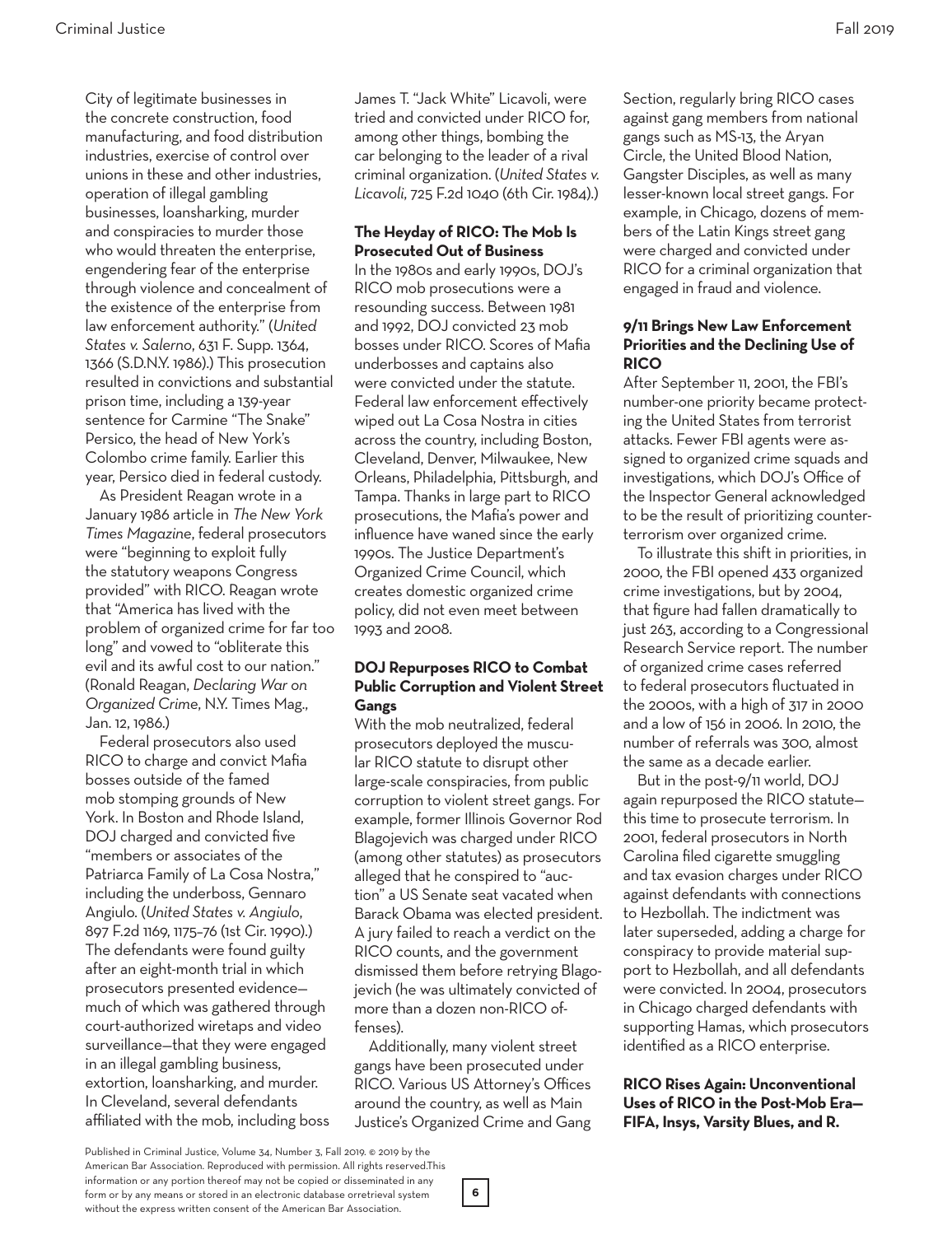# **Activities Prohibited by RICO— 18 U.S.C. § 1962**

Under RICO, it is unlawful for any person:

(a) "who has received any income derived, directly or indirectly, from a pattern of racketeering activity or through collection of an unlawful debt in which such person has participated as a principal … to use or invest, directly or indirectly, any part of such income, or the proceeds of such income, in acquisition of any interest in, or the establishment or operation of, any enterprise which is engaged in, or the activities of which affect, interstate or foreign commerce";

(b) "through a pattern of racketeering activity or through collection of an unlawful debt to acquire or maintain, directly or indirectly, any interest in or control of any enterprise which is engaged in, or the activities of which affect, interstate or foreign commerce";

(c) "employed by or associated with any enterprise engaged in, or the activities of which affect, interstate or foreign commerce, to conduct or participate, directly or indirectly, in the conduct of such enterprise's affairs through a pattern of racketeering activity or collection of unlawful debt"; or

(d) "to conspire to violate any of the provisions" above

Sentencing Under RICO—18 U.S.C. § 1963(a)

A defendant convicted of a RICO violation "shall be fined … or imprisoned not more than 20 years (or for life if the violation is based on a racketeering activity for which the maximum penalty includes life imprisonment), or both."

Forfeiture Under RICO—18 U.S.C. § 1963(a)

A convicted defendant also must forfeit to the government: (1) "any interest the person has acquired or maintained in violation of section 1962";

(2) "any interest in; security of; claim against; or property or contractual right of any kind affording a source of influence over any enterprise which the person has established, operated, controlled, conducted, or participated in the conduct of, in violation of section 1962"; and

(3) "any property constituting, or derived from, any proceeds which the person obtained, directly or indirectly, from racketeering activity or unlawful debt collection in violation of section 1962."

## **Kelly**

Recent high-profile cases demonstrate that, in the post-mob era, DOJ has not shied away from using RICO outside the traditional organized

crime setting. Notable examples in the past few years include the FIFA and R. Kelly cases in Brooklyn and the Insys Therapeutics and "Varsity Blues" prosecutions in Boston.

Published in Criminal Justice, Volume 34, Number 3, Fall 2019. © 2019 by the American Bar Association. Reproduced with permission. All rights reserved.This information or any portion thereof may not be copied or disseminated in any form or by any means or stored in an electronic database orretrieval system without the express written consent of the American Bar Association.

In 2015, the US Attorney's Office for the Eastern District of New York captured international news headlines with a massive, 27-defendant indictment of international soccer officials and executives associated with FIFA. The EDNY used RICO to charge the \$200 million conspiracy, which spanned more than 24 years and included many disparate acts, most of which occurred outside the United States. The defendants challenged the RICO charges, claiming that the statute was being pushed too far afield from its original purpose of fighting organized crime, and that the government was using RICO to get around Federal Rule of Evidence 403 to bring in unfairly prejudicial evidence. However, their arguments failed to gain legal traction with the court.

In May 2019, in *United States v. Babich*, the Insys Therapeutics criminal health care fraud case, a federal jury in Boston convicted five former Insys executives of a RICO conspiracy. Despite the defense's repeated efforts to convince the judge to dismiss the RICO charges, claiming that they represented "prosecutorial overreach," were "inflammatory" in a corporate health care fraud case, and made the defendants look like drug dealers, the government went to trial and won. Although the jury deliberated for a lengthy 15 days, according to postconviction juror interviews, the jury viewed it as an "open and shut case," and during deliberations took the time to identify documents linking each defendant to the predicate acts of the RICO conspiracy. In other words, a jury in the infamous mob town of Boston had no difficulty or trepidation about applying the RICO statute to a health care fraud case.

In March 2019, the US Attorney's Office in Boston brought the Varsity Blues case, charging ringleader William Rick Singer with a racketeering conspiracy "to facilitate cheating on college entrance exams; to facilitate the admission of students to elite universities as recruited athletes, regardless of their athletic abilities; and, to

**7**